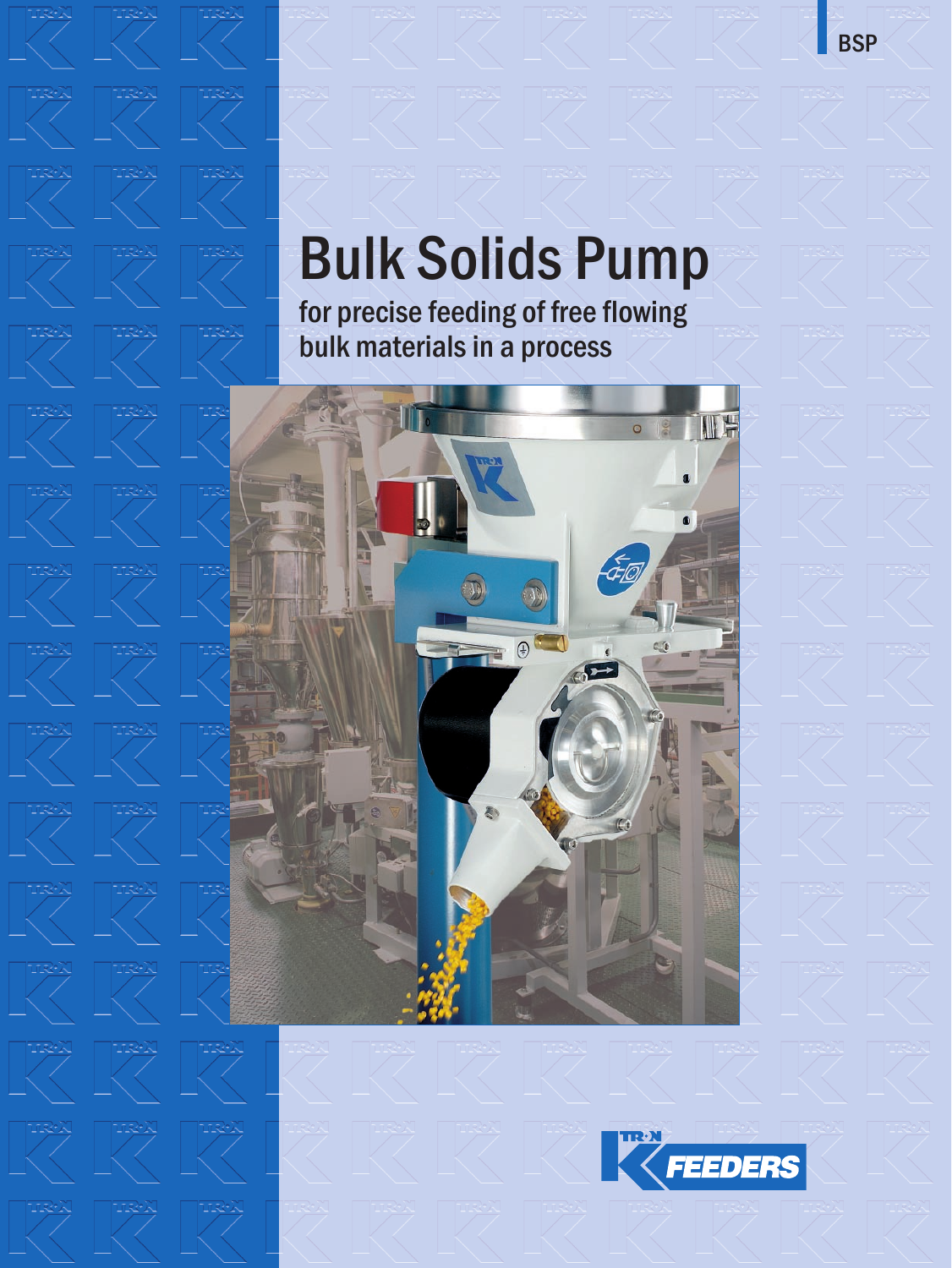# **Positive Displacement Feeding**

**The Features** The new K-Tron Bulk Solids Pump (BSP) feeders have been specifically designed and engineered to provide gentle, precise feeding of free-flowing pellets, granules, flakes, powders and friable products.

> The BSP feeders do not use the usual screws/augers, belts or vibratory trays to convey the material. They utilize positive

displacement action to feed free flowing materials with astounding accuracy, offering uniform discharge, consistent volume and gentle handling.

The BSP feeders have vertical rotating discs that create a product lock-up zone, conveying the material smoothly from storage hopper to discharge outlet, achieving true linear mass flow.

Utilizing a simple design and the principle known as "lock up", the material in the feeder is moved together in true positive displacement, producing excellent linearity and breakthrough accuracy levels. With no pockets or screws and only one moving part, the compact feeder is cleaned in seconds, making it ideal for applications with frequent material changes.

## **The Principle**



**Zone 1: CONSOLIDATION** Interparticle forces produce lockup at the end of Zone 1

### **Zone 2: ROTATION**

Material is in lock-up condition throughout Zone 2 and rotates as a solid body

**Zone 3: RELAXATION** Interparticle forces fall below lockup threshold

### **Zone 4: DISCHARGE**

Flexible guide aids material discharge.

## **The Anatomy**

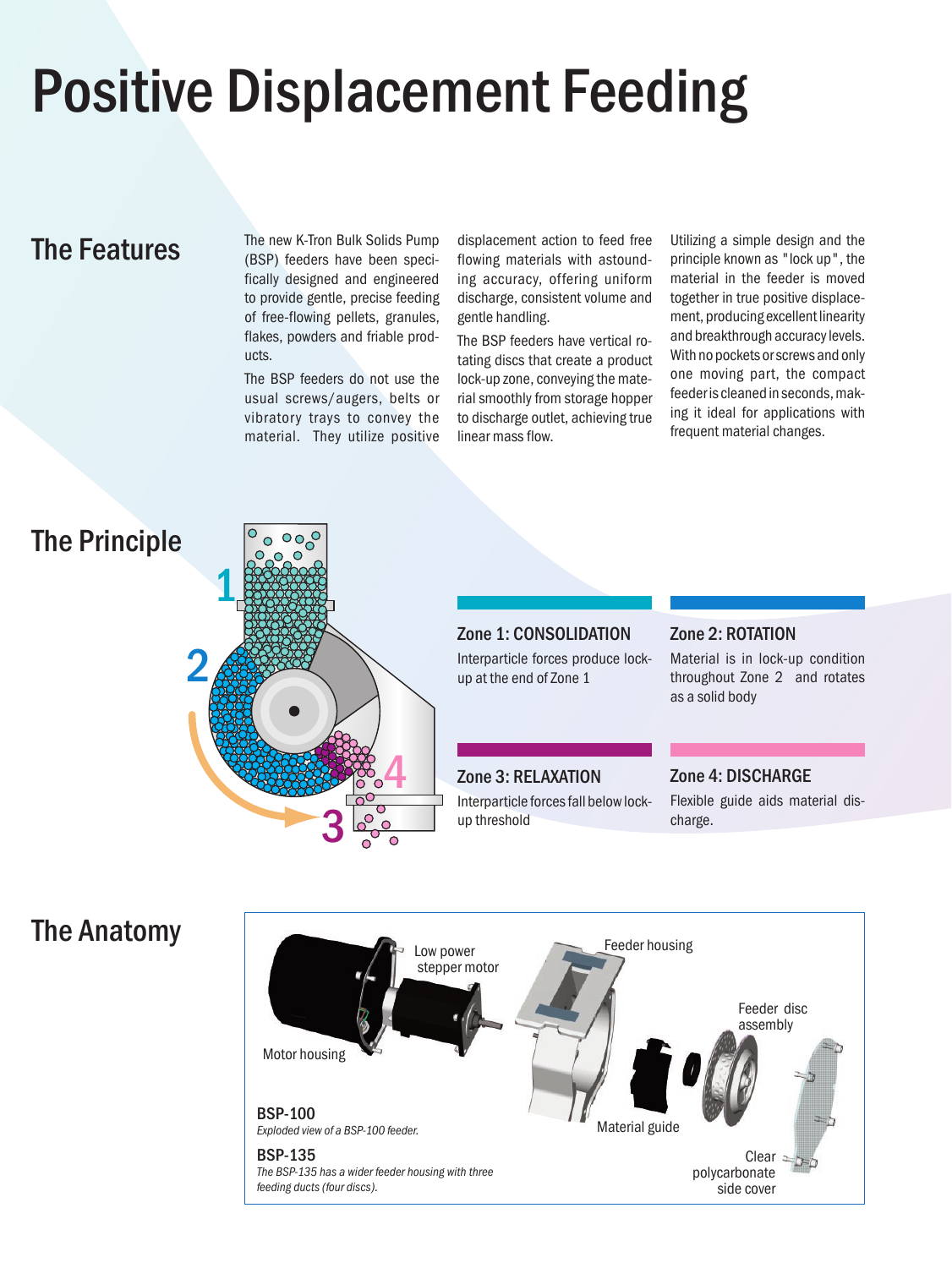

### **BSP-100**

The BSP-100 features a single feeding duct formed by two rotating discs. It includes a conical inlet transition piece which can be combined with a variety of standard extension hoppers. A slide gate on the inlet allows for material shut-off and removal of feeder for cleaning and hopper emptying.

A low power stepper motor drive mechanism and controller provide excellent turndown and flexibility ensuring a very wide operating range.

The BSP-100 is designed for feed rates of 2 to 400 dm<sup>3</sup>/hr (0.07 to 14 ft<sup>3</sup>/hr) and is available as a volumetric unit or as a gravimetric unit with a choice of 2 platform scales, single point suspension scale or three-point suspension scale.

### **BSP-135**

The BSP-135 is a slightly larger version of the BSP-100, with all the same features except that it has three feeding ducts instead of one.

The BSP-135 is designed for feed rates of 22 to 4400 dm<sup>3</sup>/hr (0.8 to 155 ft<sup>3</sup>/hr) and is available as a volumetric unit or as a gravimetric unit with a choice of platform scale, single point suspension scale or three-point suspension scale.

**Four Models Cover a Wide Range of Needs**



### **BSP-150-S**

The BSP-150-S is a 4-duct version based on the same technology as the BSP-100, but manufactured of stainless steel. It also includes an inlet transition piece, as well as a stepper motor and removable material discharge chute.

The BSP-150-S is designed for feed rates of 34 to 6700 dm<sup>3</sup>/hr  $(1.2$  to 237 ft<sup>3</sup>/hr) and is available as a volumetric unit or as a gravimetric unit with a three-point suspension scale.



### **BSP-150-P**

The BSP-150-P is a 5-duct version based on the same technology as the BSP-100, but manufactured of carbon fiber reinforced plastic. It also includes an inlet transition piece, a low power DC motor and a removable stainless steel material discharge chute.

The BSP-150-P is designed for feed rates of 46 to 9000 dm3 /hr  $(1.6 \text{ to } 318 \text{ ft}^3/\text{hr})$  and is available as a volumetric unit or as a gravimetric unit with a three-point suspension scale.

### **BSP-100 BSP-135 BSP-150-S BSP-150-P Feed Rates** 400 dm<sup>3</sup>/hr 4400 dm<sup>3</sup> 4400 dm<sup>3</sup>/hr  $155 ft<sup>3</sup>/h<sub>I</sub>$ 9000 dm<sup>3</sup>/hr<br>318 ft<sup>3</sup>/hr 6700 dm3 /hr  $237 ft<sup>3</sup>/h<sub>1</sub>$